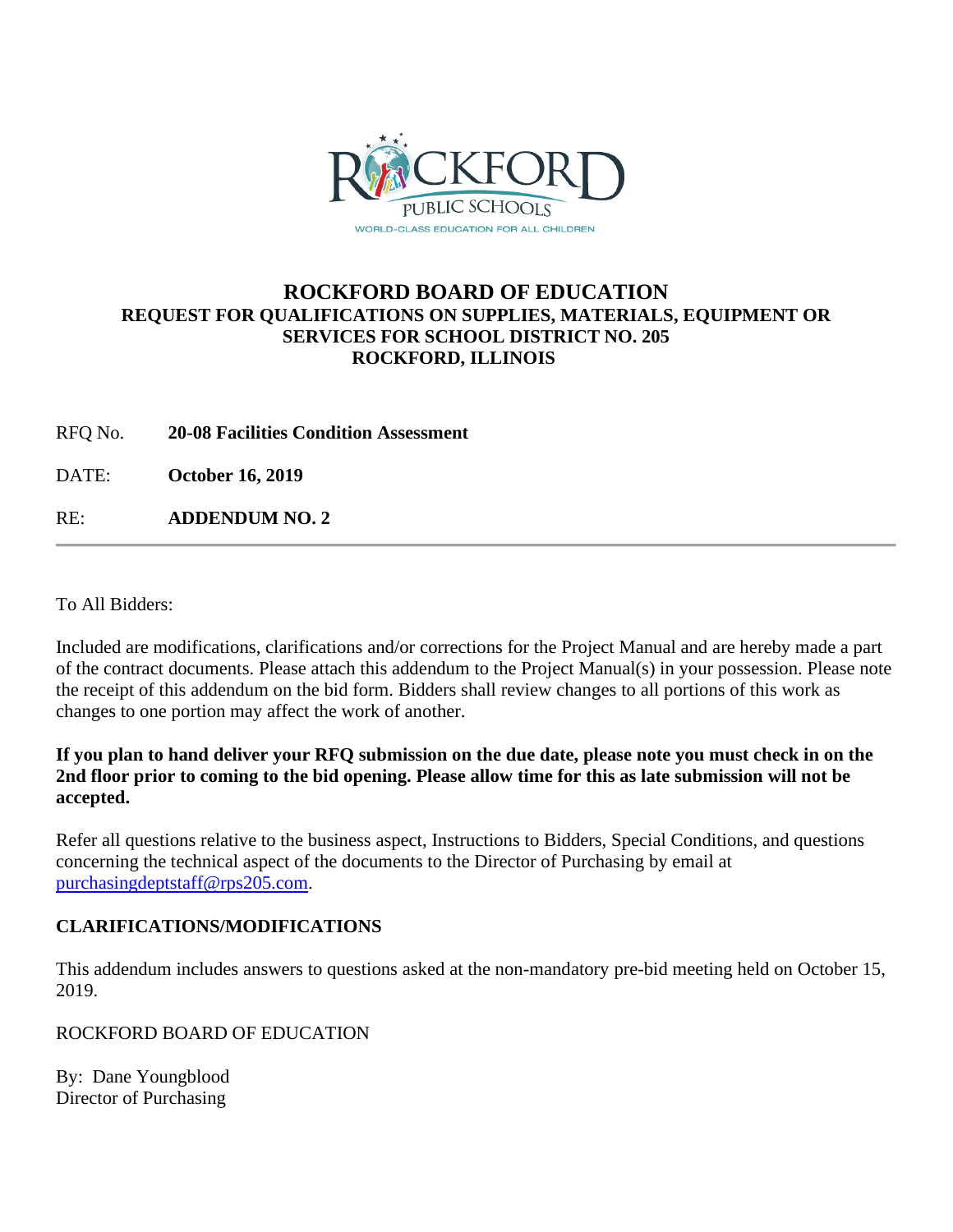## **CLARIFICATIONS**

Below is a list of questions asked at the non-mandatory pre-bid meeting held on October 15, 2019.

- 1. Format of Reporting. Is this to be done school by school? Expecting firms to provide recommended format, final format will be approved by School District.
- 2. Who is the architect of record? Rockford Public Schools does not have an architect of record. We have a satisfactory relationship with a number of local architectural firms.
- 3. Is there a current Board of Education strategic plan? The current strategic plan was developed in 2015 and can be found under the "District" tab of website
- 4. Health/Life Safety report. Is it current? Decennial safety survey scheduled to be completed in December.
- 5. Who is doing the Health/Life Safety report? Larson and Darby, Richard L. Johnson, Belles Firm of Architecture.
- 6. What is the intended reporting cycle? All firms shall submit a tentative schedule to include completion date. District is estimating between 4-6 months.
- 7. The Scope of Work mentions integration into current building management systems. What are they? The intent is to work with the successful firm to finalize which building management system the FCA will reside in, Schooldude or Net Request.
- 8. Deliverables. Should the report look like the 2012 Facilities Master Plan or should it be more detailed? Plan should be detailed by building and systems i.e. roof, AHU, RTU, windows, building envelope etc. to include cost estimates and escalation costs if not completed as scheduled.
- 9. How will the selected firm obtain access to the buildings? Successful firm will need to have background checks and will work with Security to obtain badges.
- 10. The RFQ references an attached evaluation matrix. There was no matrix attached. The evaluation matric is attached to this addendum.
- 11. Section 5.4 5.4.1 mentions import into SchoolDude. Is the School District covering this cost, or should we get quotes from SchoolDude for this (for pricing round)? We are asking that the successful firm assist the District with importing the FCA data into a building management system, which could be Schooldude or NetRequest. All costs would be negotiated with the successful firm.
- 12. Section 5.2 5.2.6 Incorporating pre-existing FCA data Can you tell us who did this previous FCA; can we see a sample, and is this information in a database? The District has not completed a formal FCA in the past, we are requesting the successful firm to review and include Decennial life safety data that will be complete in December 2019 and current District life cycle data. During the 2012 master planning process DLR Group completed cursory assessments which are included in the FMP and can be accessed on the District web site.